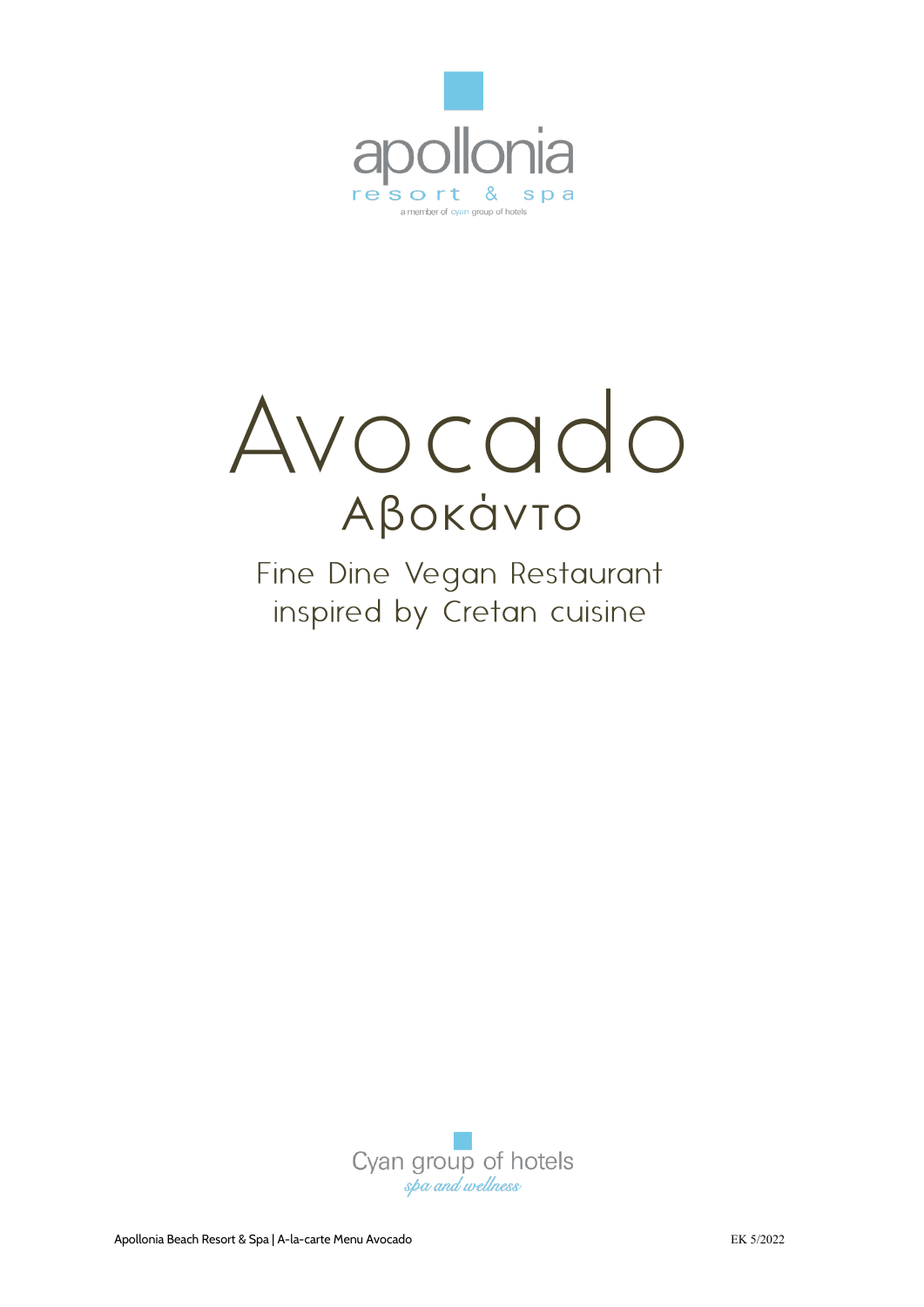## ΚΑΛΟΣΩΡΙΣΜΑ

 $\begin{picture}(20,20) \put(0,0){\line(1,0){155}} \put(15,0){\line(1,0){155}} \put(15,0){\line(1,0){155}} \put(15,0){\line(1,0){155}} \put(15,0){\line(1,0){155}} \put(15,0){\line(1,0){155}} \put(15,0){\line(1,0){155}} \put(15,0){\line(1,0){155}} \put(15,0){\line(1,0){155}} \put(15,0){\line(1,0){155}} \put(15,0){\line(1,0){155}} \$ 

*Καλαθάκι με διάφορα αρτοσκευάσματα, Παξιμάδια και κριτσίνια συνοδευόμενα από Γουακαμόλε ελαιόλαδο με αρωματικά Κρήτης, Μους από πιπεριές φλωρίνης* 

#### **ΟΡΕΚΤΙΚΑ**

|                                                                                                                                     | <b>Με ΦΠΑ</b><br><b>With taxes</b> |
|-------------------------------------------------------------------------------------------------------------------------------------|------------------------------------|
| Μπρουσκέτα με ντομάτα καρέ, βασιλικό και καπνιστό ελαιόλαδο                                                                         | 5.00€                              |
| Φάβα με φρέσκο κρεμμύδι και ελαιόλαδο                                                                                               | 6.50€                              |
| Ντάκος με ντομάτα, ρίγανη και ελαιόλαδο                                                                                             | 5.00€                              |
| Μαραθόπιτες                                                                                                                         | 5.00€                              |
| Φαλάφελ με Χούμους και χαρίσα                                                                                                       | 6.00 €                             |
| Μανιτάρια σωτέ με δαμάσκηνα ζουλιέν και πουρέ γλυκοπατάτας                                                                          | 12.00€                             |
| Ανοιξιάτικα ρολά λαχανικών με γλυκόξινη σάλτσα                                                                                      | 10.50€                             |
| Μανιτάρια πλευρώτους σχάρας                                                                                                         | 11.00€                             |
| ΣΟΥΠΕΣ                                                                                                                              |                                    |
| Σούπα Γλυκοκολοκύθας με πορτοκάλι και κύμινο                                                                                        | 6.00€                              |
| <b>Σούπα Παρμεντιέ</b> με σπανάκι αρωματισμένη με τζίντζερ                                                                          | 6.00 €                             |
| ΣΑΛΑΤΕΣ                                                                                                                             |                                    |
| Ποικιλία από πρασινάδες, ρόκα, μανιτάρια ψητά, λιαστή ντομάτα,<br>κουκουνάρι και ντρέσινκ με ελαιόλαδο, ξύδι βαλσάμικο και πετιμέζι | 8.00€                              |
| <b>Σαλάτα με μαρούλι,</b> παζάρι ζουλιέν, φιλέτο πορτοκάλι, φρέσκο κρεμμύδι,<br>μαϊντανό, καρύδι, ξύδι και ελαιόλαδο                | 7.50 €                             |
| <b>Σαλάτα «ΑΒΟΚΑΝΤΟ»</b> με πρασινάδες, Κινόα, αβοκάντο, Γκότση Μπέρι, τοματί-<br>νια, φρέσκο κρεμμύδι, άνηθος και λαδολέμονο       | 8.50€                              |
| Ταμπουλέ                                                                                                                            | 7.50 €                             |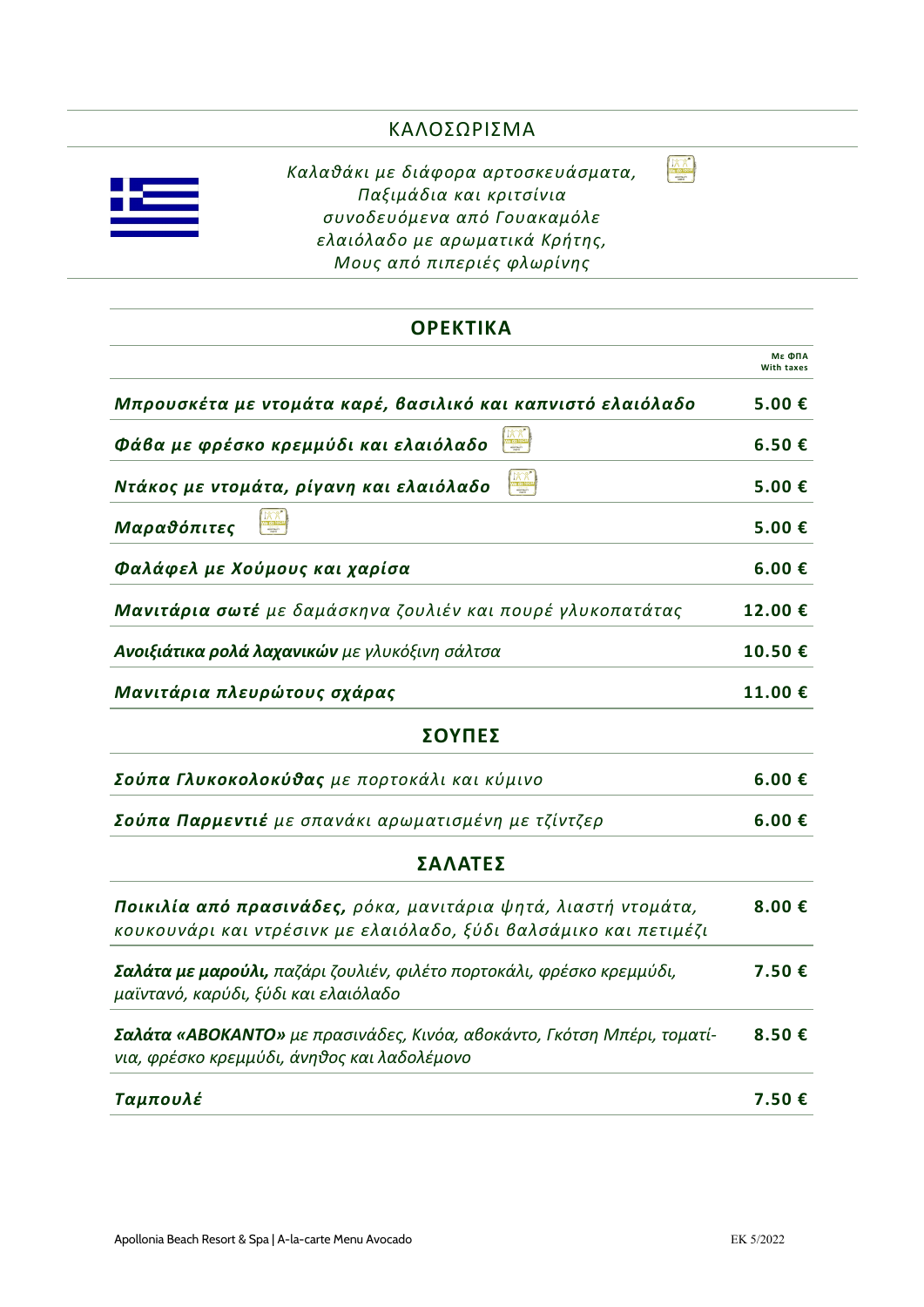| ΚΥΡΙΩΣ ΠΙΑΤΑ                                                                                                                                                                                                                 |         |
|------------------------------------------------------------------------------------------------------------------------------------------------------------------------------------------------------------------------------|---------|
| <b>Φαγόπυρο</b> με μανιτάρια, πολύχρωμες πιπεριές, κρεμμύδι, σκόρδο,<br>φινόκιο, κολοκύθι, κολίανδρο και λεμόνι                                                                                                              | 10.50€  |
| <b>Ζυμαρικό φύλλο ελιάς</b> με τοματίνια, μανιτάρια, καρέ μελιτζάνας, ελιές,<br>θυμάρι, κρεμμύδι, σκόρδο και μαϊντανό                                                                                                        | 11.50€  |
| Σπαγγέτι με σάλτσα σκόρδου και ελαιόλαδου                                                                                                                                                                                    | 8.50€   |
| <b>Χόντρο</b> με αγκινάρα, φινόκιο, ντομάτα, και κρεμμύδι                                                                                                                                                                    | 10.50€  |
| <b>Ριζότο λαχανικών</b> με κολοκύθι, πολύχρωμες πιπεριές, φινόκιο, καρότο,<br>αγκινάρα, φρέσκο κρεμμύδι, μαϊντανό και τοματίνια                                                                                              | 11.00€  |
| Μπιφτέκια λαχανικών παναρισμένο με νιφάδες βρώμης, Κινόα<br>και τσίλι με φρυγανισμένο ψωμάκι, χωριάτικες country,<br>πουρές από κουνουπίδι, και μους παντζαριού                                                              | 12.00€  |
| <b>Σνίτσελ λαχανικών</b> με ροκα, πουρέ γλυκό-πατάτας και καραμελωμένο κρεμμύδι<br>και δαμάσκηνα γλασσέ                                                                                                                      | 12.00€  |
| <b>Ραβιόλια</b> με γέμιση χούμους, λαχανικά και γάλα καρύδας                                                                                                                                                                 | 11.50 € |
| Βέγκαν Burger<br>burger από φυτικές πρωτεΐνες με ψωμί, φρέσκα<br>ντομάτα, αγγουράκι τουρσί, μαρούλι , καραμελωμένο κρεμμύδι,<br>μαγιονέζα και κέτσαπ βέγκαν, συνοδευόμενο από πατάτες country,<br>και βέγκαν σαλάτα Coleslaw | 14.50€  |

| ΕΠΙΔΟΡΠΙΑ                                                           |        |
|---------------------------------------------------------------------|--------|
| Κρέμα βανίλια<br>αρωματισμένη με σάλτσα μάνγκο και κραμπλ αμύγδαλου | 6.50 € |
| Φρούτα εποχής                                                       | 6.00 € |
| <b>Σορμπέ</b> με γεύση λεμόνι και μάνγκο                            | 7.00 € |

Ο καταναλωτής δεν έχει υποχρέωση να πληρώσει εάν δεν λάβει το νόμιμο παραστατικό στοιχειό (απόδειξη - τιμολόγιο) Σε περίπτωση που έχετε αλλεργία επικοινωνήστε με το προσωπικό μας, είμαστε στην διάθεση σας να σας εξυπηρετήσουμε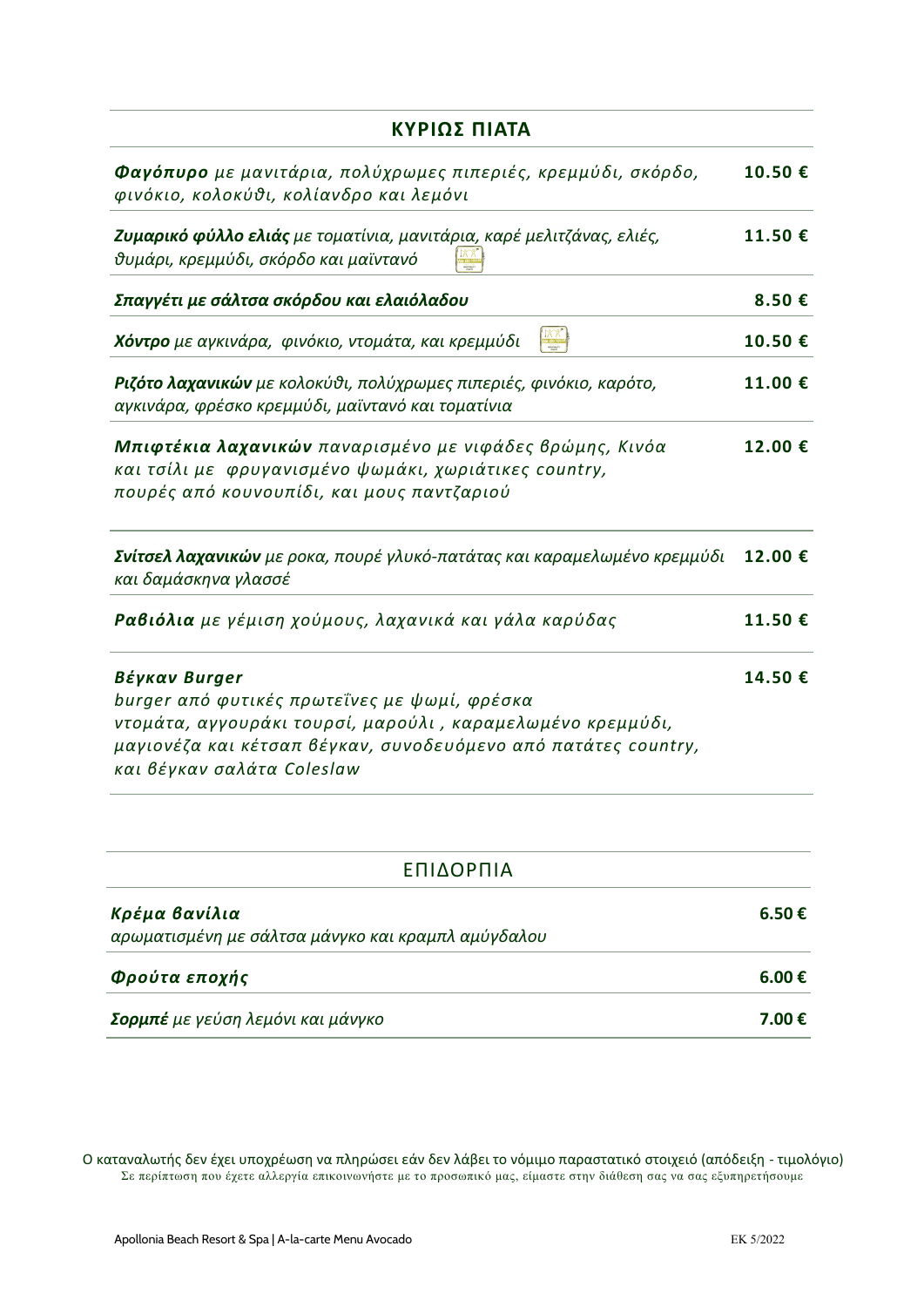#### **WELCOME STARTER**



**Variation of bread & bread sticks, "Paximadia" (traditional Greek croutons), accompanied by a Guacamole Olive oil with Cretan herbs, Mousse of paprika** 

# **STARTER** Με ΦΠΑ With taxes *Bruschetta with tomato cubes, basil and smoked olive oil* **5.00 €**  *"Fava" traditional yellow split pear puree with scallions and olive oil* **6.50 €**  *"Dakos" traditional rusk with tomato, oregano and olive oil* **5.00 €**  *"Marathopita" traditional pies with fennel* **5.00 €**  *Falafel with Humus and Charissa* **6.00 €**  *Vegetable spring rolls with sweet and sour sauce* **12.00 €**  *Sautéd mushrooms with julienne of prunes and purée of pumpkin* **10.50 €**  *Grilled oyster mushroom* **11.00 € SOUP** *Pumpkin soup with orange and cumin* **6.00 €**  *Spinach soup Parmentier flavored with ginger* **6.00 € SALADS** *Mixed green salads, Rocca, fried mushrooms, sundried tomato, pines, dressing of olive oil, balsamic & molasses*  **8.00 €**  *Lettuce salad, red beet Julienne, fillets of orange, scallions, parsley*  **7.50 €**

*and walnut with sauce vinaigrette "AVOCADO" green salads, Quinoa, avocado, Goji berry, cherry tomato, scallions, dill and lemon-oil sauce* **8.50 €** 

| Tabbouleh | 7.50€ |
|-----------|-------|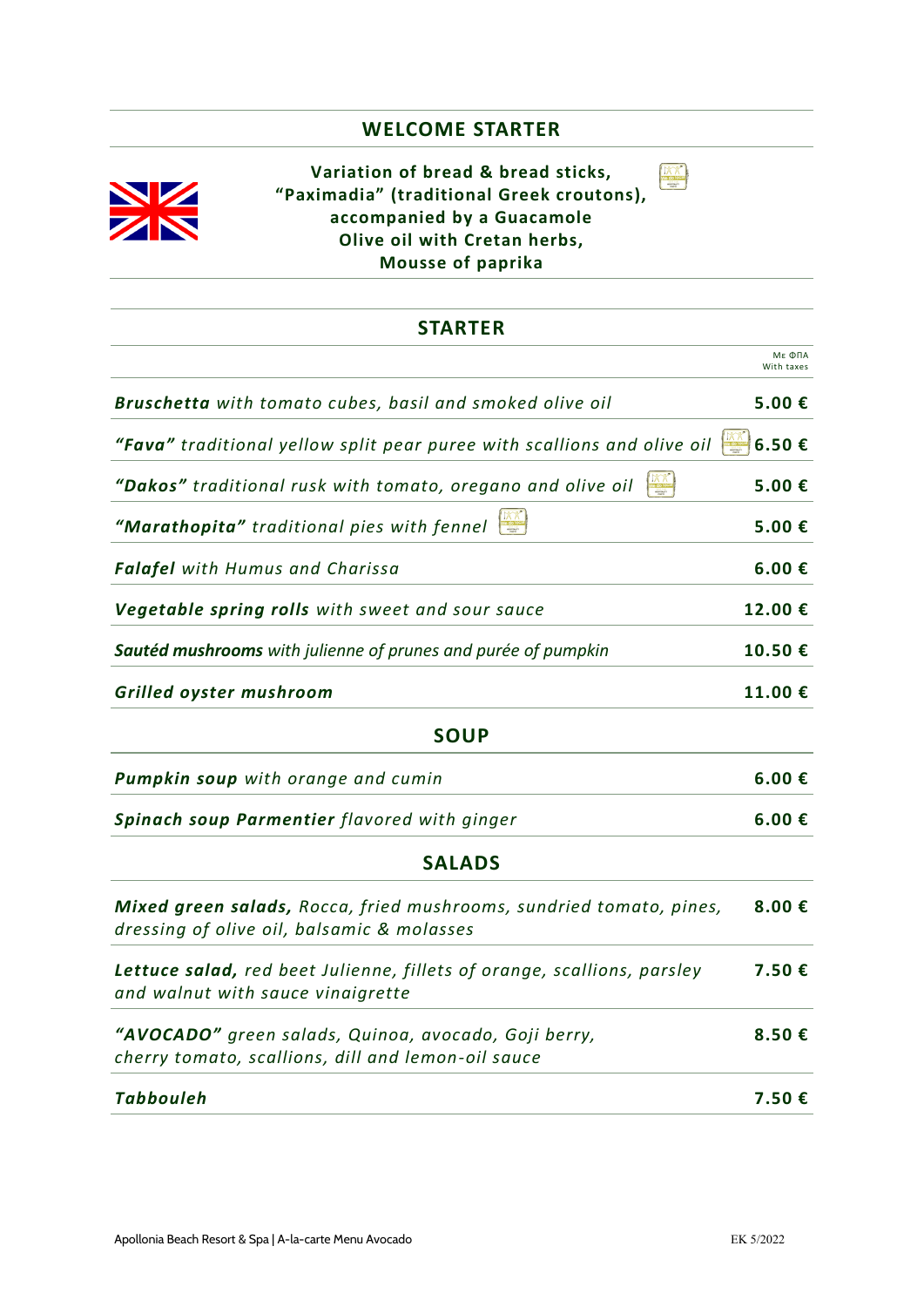| <b>MAIN DISH</b>                                                                                                                                                                                             |         |
|--------------------------------------------------------------------------------------------------------------------------------------------------------------------------------------------------------------|---------|
| Buckwheat with mushrooms, paprika, fennel, scallions, zucchini,<br>coriander, parsley & lemon                                                                                                                | 10.50€  |
| Traditional leaf shaped pasta with cherry tomato, mushrooms,<br>eggplant cubes, olives, thyme, onion, garlic and parsley                                                                                     | 11.50€  |
| Spaghetti al olio                                                                                                                                                                                            | 8.50€   |
| <b>Bulgur</b> with artichokes, fennel root, tomato and onions                                                                                                                                                | 10.50€  |
| Vegetable risotto with zucchini, paprika, fennel, carrot, artichoke,<br>scallion, parsley and cherry tomatoes                                                                                                | 11.00 € |
| Vegetable burger breaded with oatmeal, quinoa and chili, with grilled<br>bun, country style potatoes, puree of cauliflower and redbeet mousse                                                                | 12.00€  |
| Vegetable schnitzel with Rocca salad, puree of sweet potato,<br>caramelized onion and glazed prunes                                                                                                          | 12.00€  |
| Ravioli filled with Hummus, with vegetables and coconut milk                                                                                                                                                 | 11.50 € |
| Vegan Burger<br>Burger from plant proteins with bun, fresh tomato, pickled cucumber,<br>salad, caramelized onions, vegan mayonnaise and ketchup,<br>accompanied by country potatoes and vegan Coleslaw salad | 14.50€  |

| <b>DESSERT</b>                                                |        |
|---------------------------------------------------------------|--------|
| <b>Vanilla Cream</b> with mango sauce and caramelized almonds | 6.50€  |
| <b>Fruits of the season</b>                                   | 6.00 € |
| <b>Sorbet</b> with taste of lemon and mango                   | 7.00 € |

Consumer is not obliged to pay if the notice of payment has not been received (receipt-invoice)<br>In case of allergies please contact our staff, we are happy to help you.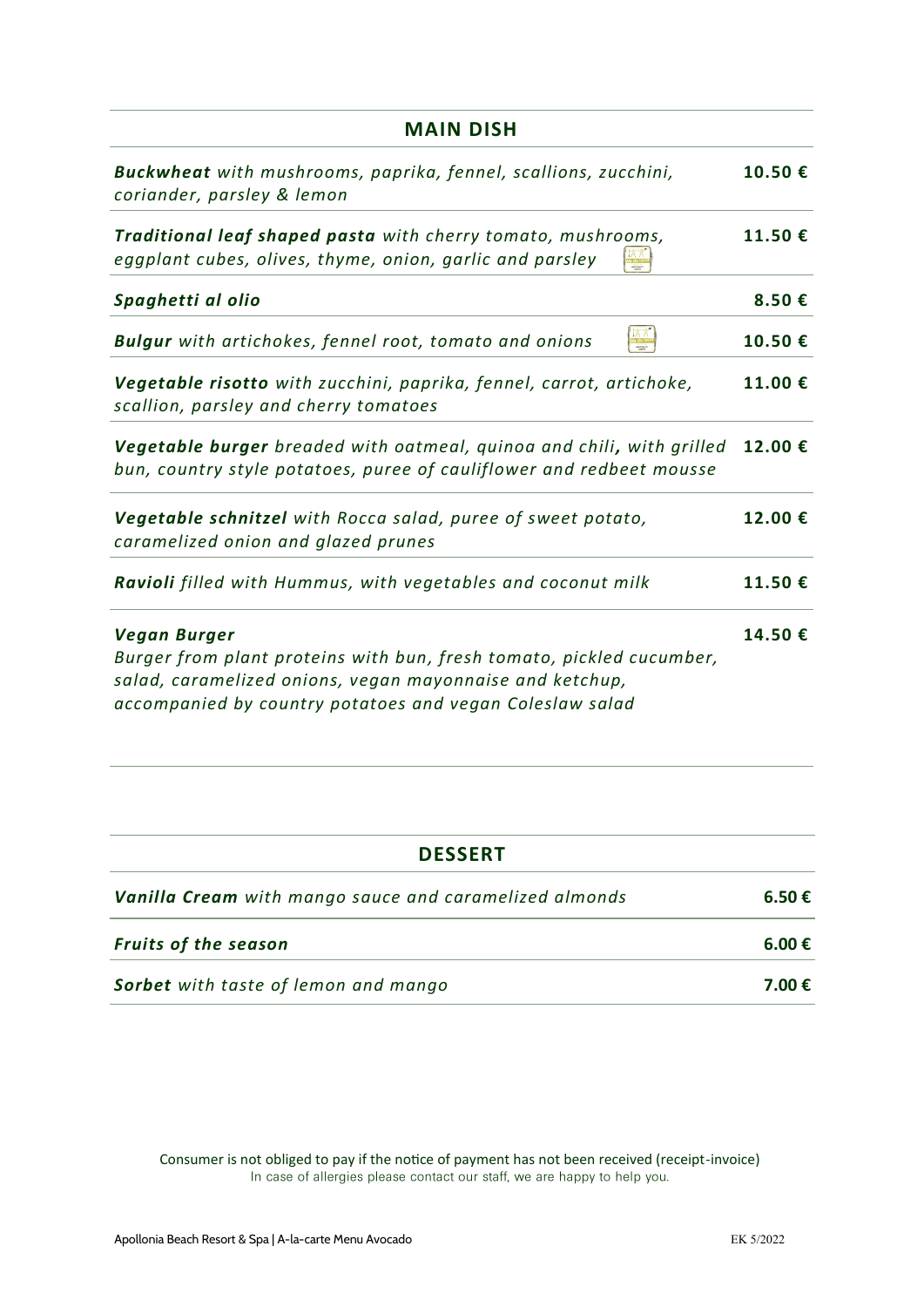### **WILLKOMMEN**



#### **VORSPEISE**

|                                                                                                                                                   | Мε ΦΠΑ<br>With taxes |
|---------------------------------------------------------------------------------------------------------------------------------------------------|----------------------|
| Bruschetta mit Tomatenwürfel, Basilikum und geräuchertem Olivenöl                                                                                 | 5.00€                |
| "Fava" traditionelles Gelberbsen-Püree mit Frühlingszwiebeln<br>und Olivenöl                                                                      | 6.50€                |
| "Dakos" traditionelles Zwieback mit Tomate, Oregano und Olivenöl                                                                                  | 5.00€                |
| $\frac{\sqrt{X}}{\sqrt{X}}$<br>"Marathopita" Traditionelle Pastetchen mit Fenchel                                                                 | 5.00€                |
| <b>Falafel</b> mit Humus und Rucola Salat                                                                                                         | $6.00 \text{ } \in$  |
| Sautierte Pilze mit Julienne von Pflaumen und Püree von Süßkartoffeln                                                                             | 12.00€               |
| Gemüse-Frühlingsrollen mit süß-saurer Soße                                                                                                        | 10.50€               |
| Gegrillter Austernpilz                                                                                                                            | 11.00€               |
| <b>SUPPEN</b>                                                                                                                                     |                      |
| Kürbissuppe mit Orange und Kümmel                                                                                                                 | 6.00 €               |
| Spinatsuppe Parmentier mit Ingwer aromatisiert                                                                                                    | 6.00€                |
| <b>SALATE</b>                                                                                                                                     |                      |
| Gemischter grüner Salat, Rocca, gebratene Pilze, sonnenge-trocknete<br>Tomaten, Pinienkerne, Dressing von Olivenöl, Balsamico Essig<br>undMolasse | 8.00€                |
| Blattsalat mit Rotebeete Julienne, Orangenfilets,<br>Frühlingszwiebeln, Petersilie und Walnuss mit Sauce Vinaigrette                              | 7.50€                |
| "AVOCADO" grüne Salate mit Quinoa, Avocado, Goji Beeren,<br>Kirschtomaten, Frühlingszwiebeln, Dill und Zitronen-Öl Soße                           | 8.50€                |
| <b>Tabbouleh</b>                                                                                                                                  | 7.50€                |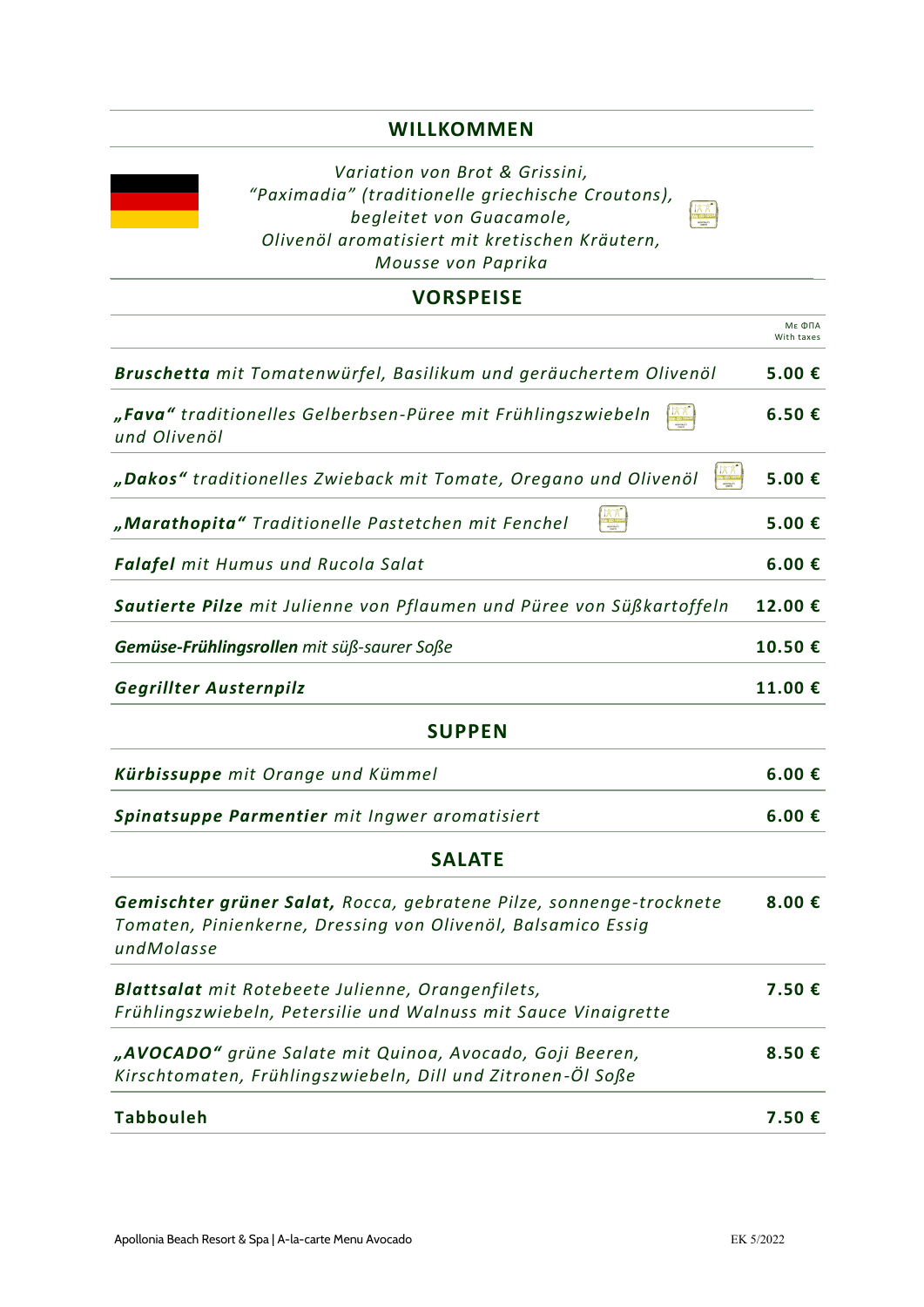| <b>HAUPTSPEISE</b>                                                                                                                                                                                                                          |         |
|---------------------------------------------------------------------------------------------------------------------------------------------------------------------------------------------------------------------------------------------|---------|
| Buchweizen mit Pilzen mit Paprika, Fenchel, Frühlingszwiebel,<br>Zucchini, Koriander, Petersilie & Zitrone                                                                                                                                  | 10.50€  |
| Traditionelle blattförmige Nudeln mit Kirschtomaten, Pilzen,<br>Auberginen-Karrees, Oliven, Thymian, Zwiebeln, Knoblauch<br>und Petersilie                                                                                                  | 11.50€  |
| Spaghetti al olio                                                                                                                                                                                                                           | 8.50€   |
| <b>Bulgur</b> mit Artischocken, Fenchelwurzel, Tomaten und Zwiebeln                                                                                                                                                                         | 10.50€  |
| Gemüserisotto mit Zucchini, Paprika, Fenchel, Karotte, Artischocke,<br>Frühlingszwiebel, Petersilie und Kirschtomaten                                                                                                                       | 11.00 € |
| Gemüseburger paniert mit Haferflocken, Quinoa und Chili, mit<br>gegrilltem Brötchen, Kartoffeln nach Bauern Art, Püree von<br>Blumenkohl und Mousse aus Rotebeete                                                                           | 12.00 € |
| Gemüseschnitzel mit Rokka, Püree aus Süßkartoffeln,<br>karamellisierten Zwiebeln und glasierten Pflaumen                                                                                                                                    | 12.00 € |
| Ravioli mit Hummus gefüllt, Gemüse und Mandelmilch                                                                                                                                                                                          | 11.50€  |
| <b>Veganer Burger</b><br>Burger aus pflanzlichen Proteinen mit Bun, frische Tomate,<br>eingelegter Gurke, Salat, karamellisierter Zwiebel, vegane<br>Mayonnaise und Ketchup, begleitet von Country-Kartoffeln und<br>veganem Coleslaw Salat | 14.50€  |
| <b>NACHSPEISE</b>                                                                                                                                                                                                                           |         |

| <b>Vanillekrem</b> mit Mango-Sosse und Mandel Crumble | 6.50€  |
|-------------------------------------------------------|--------|
| <b>Früchte der Saison</b>                             | 6.00€  |
| <b>Sorbet</b> mit Zitronen- und Mango-Geschmack       | 7.00 € |

Der Verbraucher ist nicht zur Zahlung verpflichtet, wenn der Zahlungsbeleg nicht vorgelegt wurde Example of the set of the Coult (Quittungsrechnung)<br>Bitte kontaktieren Sie unser Mitarbeiter, wenn Sie Allergien haben. Wir helfen Ihnen gerne weiter.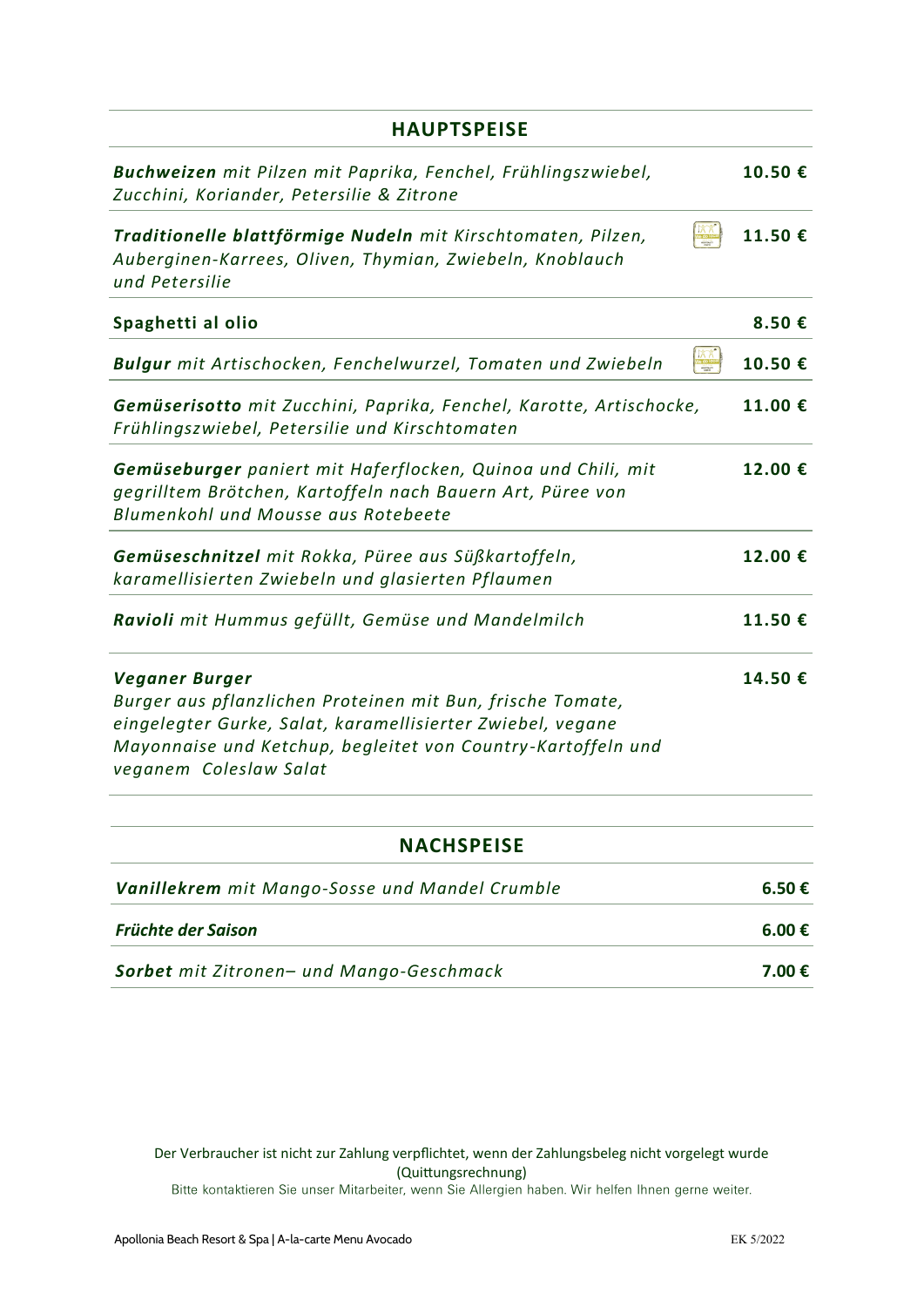### **BIENVENUE**

**Variation de pain et bâtonnets de pain, "Paximadia" (croûtons grecs traditionnels), accompagnées par Guacamole, Huile d'olive aux herbes de Crète, Mousse de poivron grillé** 

 $M_0$  do local  $M_0$ 

## **ENTRÉES**

|                                                                                                                                             | Мє ФПА<br>With taxes |
|---------------------------------------------------------------------------------------------------------------------------------------------|----------------------|
| Bruschetta aux cubes de tomate, basilic et huile d'olive fumée                                                                              | 5.00€                |
| "Fava" Purée de poires jaunes traditionnelle avec échalotes et huile d'olive                                                                | 6.50€                |
| "Dakos" biscotte traditionnelle à la tomate, à l'origan et à l'huile d'olive                                                                | 5.00€                |
| "Marathopita" Tartelettes traditionnelles au fenouil                                                                                        | 5.00€                |
| <b>Falafel</b> avec Houmous et Charissa                                                                                                     | 6.00€                |
| Champignons sautés avec julienne de pruneaux et purée de potiron                                                                            | 12.00€               |
| Nems de légumes avec sauce aigre-douce                                                                                                      | 10.50€               |
| Pleurotes grillées                                                                                                                          | 11.00€               |
| <b>SOUPE</b>                                                                                                                                |                      |
| Soupe de citrouille avec orange et cumin                                                                                                    | 6.00€                |
| Soupe Parmentier au épinard aromatisée de gingembre                                                                                         | 6.00 €               |
| <b>SALADS</b>                                                                                                                               |                      |
| Salades vertes mélangées, Rocca, champignons sautés, tomates séchées,<br>graines pins, vinaigrette à l'huile d'olive, balsamique et mélasse | 8.00 $E$             |
| Salade de laitue, Julienne de betterave rouge, filets d'orange, oignons verts,<br>persil et noix avec sauce vinaigrette                     | 7.50€                |
| « AVOCADO » Salades vertes, quinoa, avocat, baie de Goji, tomate cerise,<br>oignons verts, sauce à l'aneth et à l'huile de citron           | 8.50€                |
| <b>Tabbouleh</b>                                                                                                                            | 7.50€                |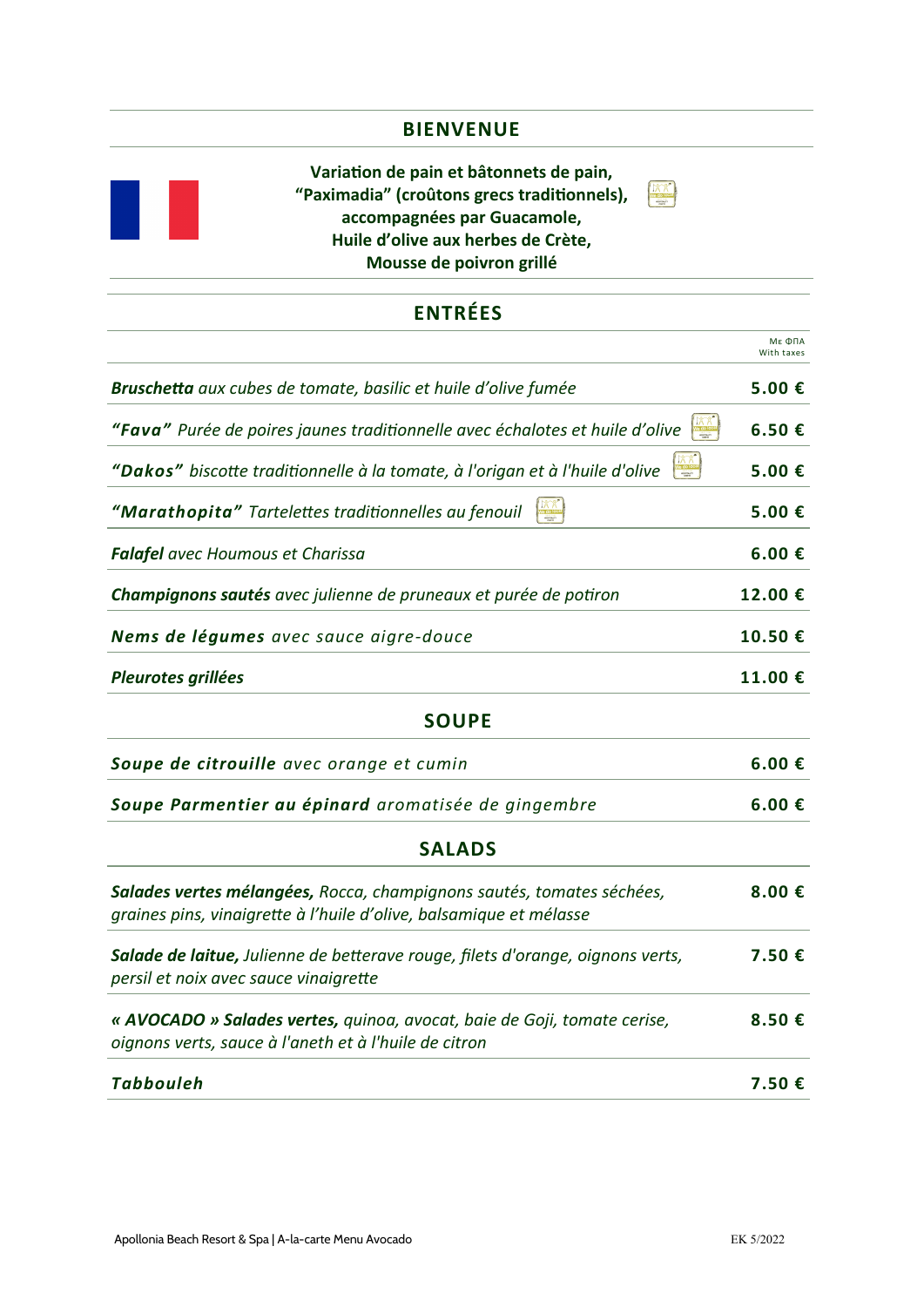| <b>PLAT PRINCIPAL</b>                                                                                                                                                                                                                                    |        |
|----------------------------------------------------------------------------------------------------------------------------------------------------------------------------------------------------------------------------------------------------------|--------|
| Sarrasin aux champignons avec paprika, fenouil, oignons verts, courgettes,<br>coriandre, persil et citron                                                                                                                                                | 10.50€ |
| Pâtes traditionnelles en forme de feuille avec tomate cerise, champignons,<br>cubes d'aubergine, olives, thym, oignons, ail et persil                                                                                                                    | 11.50€ |
| Spaghetti al olio                                                                                                                                                                                                                                        | 8.50€  |
| <b>Boulgour</b> aux artichauts, racine de fenouil, tomates et oignons                                                                                                                                                                                    | 10.50€ |
| Risotto aux légumes avec courgettes, paprika, fenouil, carotte, artichaut,<br>échalote, persil et tomates cerises                                                                                                                                        | 11.00€ |
| Burger de légumes pané avec flocons d'avoine, quinoa et piment, avec pain<br>grillé, pommes de terres style campagnard, purée de chou-fleur et mousse<br>de betterave                                                                                    | 12.00€ |
| Schnitzel aux légumes avec purée de patate douce, d'oignon caramélisé et<br>prunes glacées                                                                                                                                                               | 12.00€ |
| Ravioli farcie de houmous, de légumes et de lait de coco                                                                                                                                                                                                 | 11.50€ |
| <b>Burger végétarien</b><br>Burger à base de protéines végétales avec pain, tomates fraîches, concombre<br>mariné, salade, oignons caramélisés, mayonnaise et ketchup vegane,<br>accompagné de pommes de terre de pays et de salade chou Coleslaw végane | 14.50€ |

| L.<br>n<br>▐▔▏<br>۔ | ı |
|---------------------|---|
|---------------------|---|

| Crème de Vanille avec sauce de manque et crumble d'amandes | 6.50€  |
|------------------------------------------------------------|--------|
| <b>Fruits de la saison</b>                                 | 6.00 € |
| Sorbet avec goût au citron et au manque                    | 7.00 € |

Le consommateur n'est pas obligé de payer si l'avis de paiement n'a pas été reçu (facture-reçu)<br>S'il vous plaît en cas d'allergies contactez notre personnel, nous sommes heureux de vous aider.